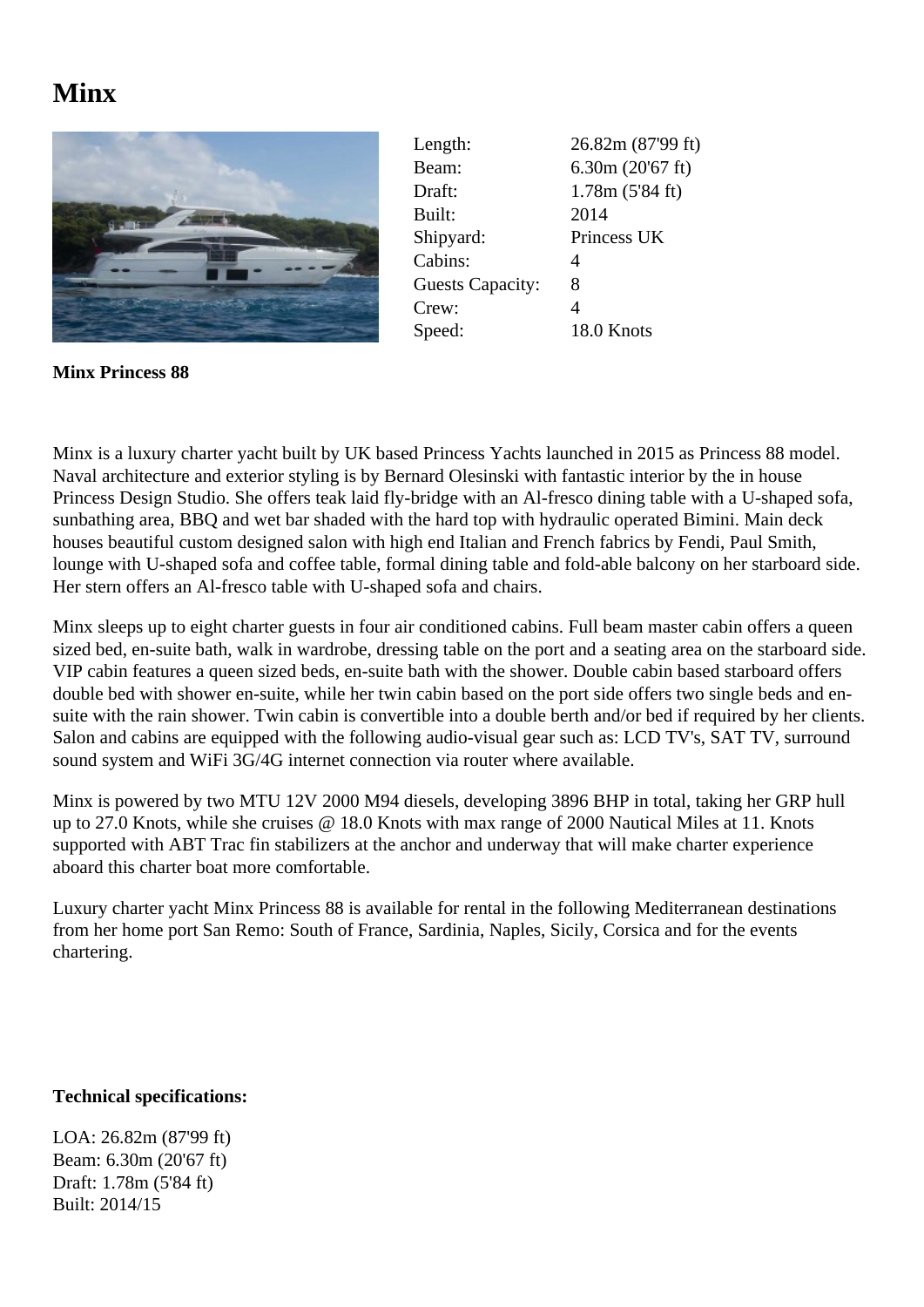Builder: Princess UK Naval architect: B.Olesinski Exterior design: B.Olesinski Interior design: Princess design studio Type: Planing motor yacht GT: 67 T Hull: GRP Superstructure: GRP Engines: 2 x 1948 BHP - MTU 12V 2000 M94 Generator: 2 x 27 kW Onan Fuel consumption: 480 Liters/Hr Fuel capacity: 11.000 liters Fresh water capacity: 1500 liters + RO Water Maker Bow thruster: Yes Stern thruster: Yes Air condition: Yes Stabilizers: Trac @ anchor and underway Top speed: 27.0 knots Cruising speed: 18.0 knots Range: 2000 NM @ 11.0 Knots cruise speed Cabins:  $4$  (3 x double  $+$  1 x twin) Guests: 8 Crew: 4 WiFi 3G/4G

Tender and toys:

1 x Jet tender Williams 445 1 x Yamaha FZ R SVHO jet ski 2 x Sea Bobs Water skis Wake board Snorkeling gear Inflatable towable toys Hydraulic swimming platform Underwater lights

Images